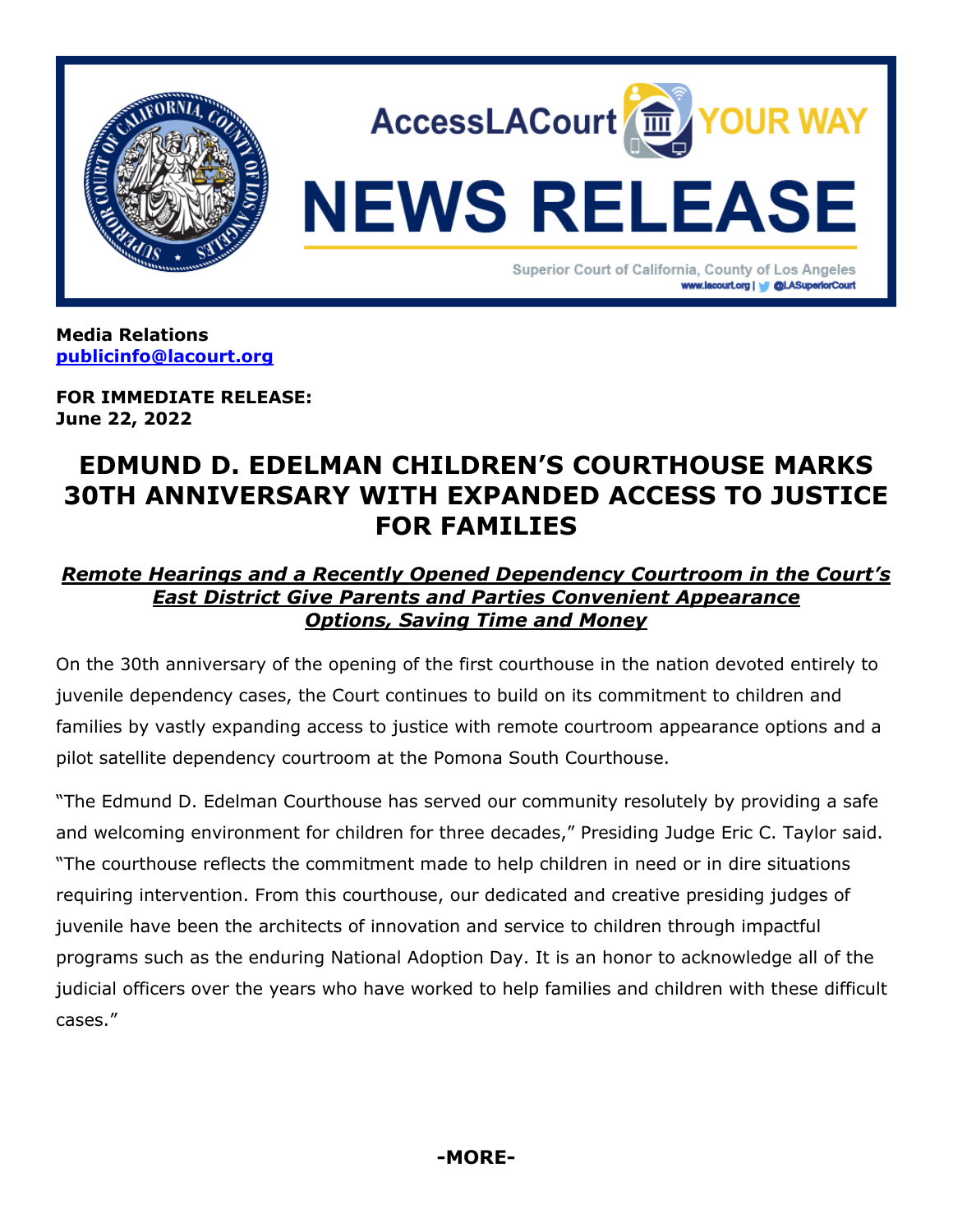## **EDELMAN 2-2-2-2**

Priding itself on serving the community and its most vulnerable, remote appearance options give parents and parties flexibility and convenience when appearing for most dependency hearings. Additionally, the launch of a pilot satellite dependency courtroom at the Pomona South Courthouse in January 2022 provides families in eastern Los Angeles County in-person appearance options closer to home. The satellite dependency courtroom serves as a template for the Court's plans to build on the satellite dependency courtroom model to provide children and families in other outer regions of Los Angeles County dedicated dependency courtrooms closer to home.

"The pandemic presented unique challenges and barriers for everyone," Presiding Judge of Juvenile Akemi Arakaki said. "We deal with serious and sensitive issues related to children. The need to act quickly and efficiently was mitigated with the introduction of remote hearings and our recent expansion to the Pomona South Courthouse is an example of how the Court is continuously looking for efficient ways to expand justice in our communities and meet children and families where they are. It is an honor to join my former colleagues who led the Juvenile Division with distinction during these past 30 years."

Opened in July 1992, the Edmund D. Edelman Children's Courthouse was named in honor of Edmund D. Edelman who served on the Los Angeles County Board of Supervisors from 1975 to 1994. Dependency cases involve children who have been or are in immediate danger of abuse, neglect, injury or abandonment. The courthouse was created to make a friendlier court environment for children already dealing with abuse and neglect. Some of the courthouse's unique features include children's art in the lobby, an outdoor playground, smaller courtrooms and lower benches where judges sit at the same level as children.

The Edmund D. Edelman Children's Courthouse hears 16,000 to 20,000 juvenile dependency cases annually and, due to abuse, neglect, abandonment and exploitation, orders that more than 30,000 children be placed under the supervision of the LA [County Department of Children](http://www.laalmanac.com/social/so05b.php) and Family [Services](http://www.laalmanac.com/social/so05b.php) (DCFS). It handles a caseload that is larger than the entire caseload for most states.